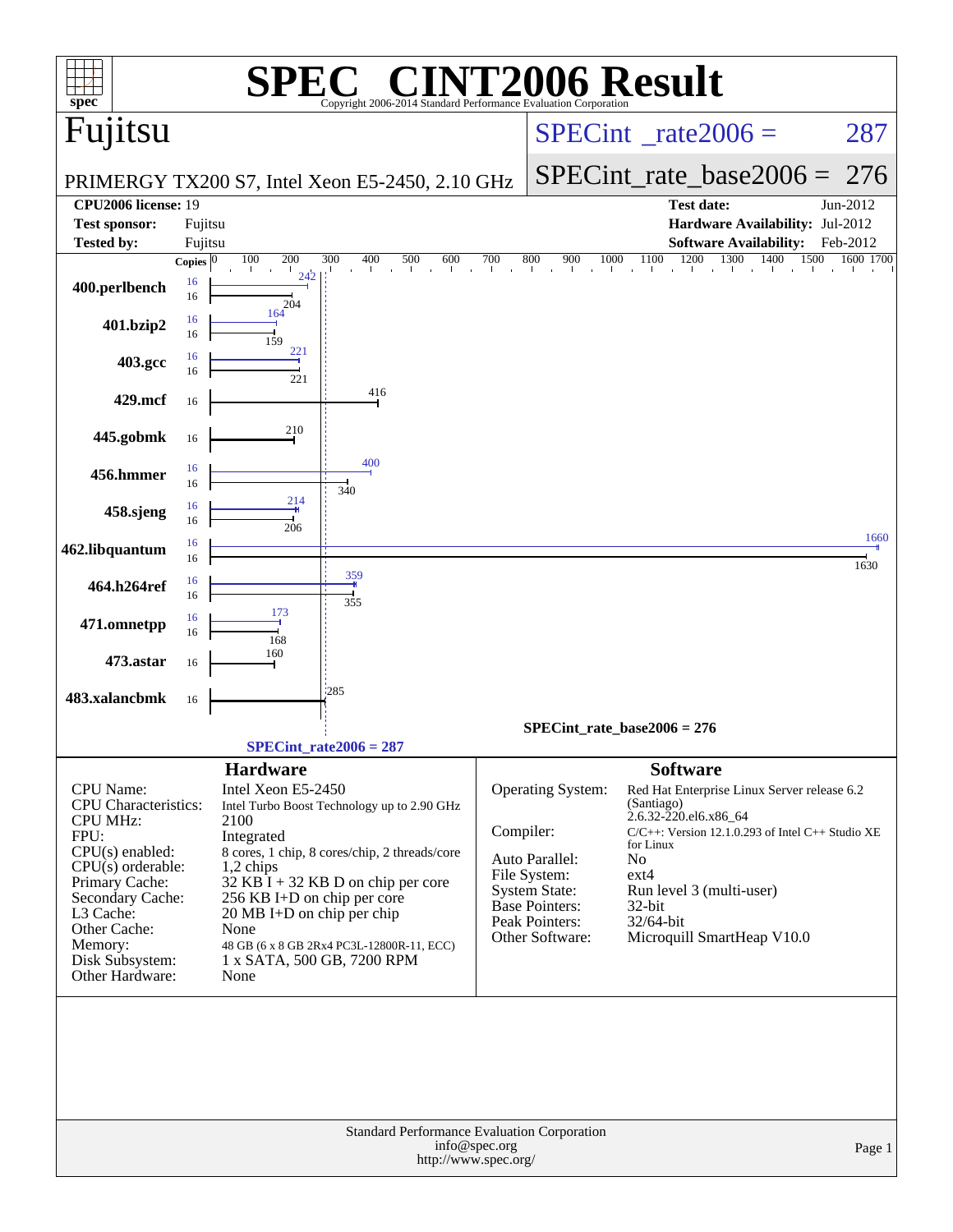

# **[SPEC CINT2006 Result](http://www.spec.org/auto/cpu2006/Docs/result-fields.html#SPECCINT2006Result)**

## Fujitsu

### SPECint rate $2006 = 287$

PRIMERGY TX200 S7, Intel Xeon E5-2450, 2.10 GHz

[SPECint\\_rate\\_base2006 =](http://www.spec.org/auto/cpu2006/Docs/result-fields.html#SPECintratebase2006) 276

**[CPU2006 license:](http://www.spec.org/auto/cpu2006/Docs/result-fields.html#CPU2006license)** 19 **[Test date:](http://www.spec.org/auto/cpu2006/Docs/result-fields.html#Testdate)** Jun-2012 **[Test sponsor:](http://www.spec.org/auto/cpu2006/Docs/result-fields.html#Testsponsor)** Fujitsu **[Hardware Availability:](http://www.spec.org/auto/cpu2006/Docs/result-fields.html#HardwareAvailability)** Jul-2012 **[Tested by:](http://www.spec.org/auto/cpu2006/Docs/result-fields.html#Testedby)** Fujitsu **[Software Availability:](http://www.spec.org/auto/cpu2006/Docs/result-fields.html#SoftwareAvailability)** Feb-2012

#### **[Results Table](http://www.spec.org/auto/cpu2006/Docs/result-fields.html#ResultsTable)**

|                    | <b>Base</b>                                                                                              |                |            |                |            |                | <b>Peak</b> |               |                |              |                |              |                |              |
|--------------------|----------------------------------------------------------------------------------------------------------|----------------|------------|----------------|------------|----------------|-------------|---------------|----------------|--------------|----------------|--------------|----------------|--------------|
| <b>Benchmark</b>   | <b>Copies</b>                                                                                            | <b>Seconds</b> | Ratio      | <b>Seconds</b> | Ratio      | <b>Seconds</b> | Ratio       | <b>Copies</b> | <b>Seconds</b> | <b>Ratio</b> | <b>Seconds</b> | <b>Ratio</b> | <b>Seconds</b> | <b>Ratio</b> |
| 400.perlbench      | 16                                                                                                       | 767            | 204        | 767            | 204        | 766            | 204         | 16            | 647            | 242          | 644            | 243          | 646            | 242          |
| 401.bzip2          | 16                                                                                                       | 975            | 158        | 966            | 160        | 972            | 159         | 16            | 942            | 164          | 940            | 164          | 943            | 164          |
| $403.\mathrm{gcc}$ | 16                                                                                                       | 582            | 221        | 581            | 222        | 582            | 221         | 16            | 584            | 221          | 583            | 221          | 584            | 220          |
| $429$ .mcf         | 16                                                                                                       | 351            | 416        | 349            | 418        | 351            | 416         | 16            | 351            | 416          | 349            | 418          | 351            | 416          |
| $445$ .gobmk       | 16                                                                                                       | 809            | 208        | 799            | <b>210</b> | 799            | <b>210</b>  | 16            | 809            | 208          | 799            | 210          | 799            | 210          |
| 456.hmmer          | 16                                                                                                       | 439            | 340        | 436            | 343        | 439            | 340         | 16            | 373            | $40^\circ$   | 373            | 400          | 374            | 400          |
| 458 sjeng          | 16                                                                                                       | 942            | 205        | 934            | 207        | 938            | 206         | 16            | 885            | 219          | 912            | 212          | 905            | 214          |
| 462.libquantum     | 16                                                                                                       | 203            | 1630       | 203            | 1630       | 203            | 1630        | 16            | 200            | 1660         | 200            | 1660         | 199            | 1660         |
| 464.h264ref        | 16                                                                                                       | 991            | 357        | 1001           | 354        | 996            | 355         | 16            | 987            | 359          | 991            | 357          | 976            | 363          |
| 471.omnetpp        | 16                                                                                                       | 594            | <b>168</b> | 595            | 168        | 594            | 168I        | 16            | 577            | 173          | 577            | 173          | 576            | 174          |
| $473.$ astar       | 16                                                                                                       | 707            | 159        | 703            | <b>160</b> | 700            | 160         | 16            | 707            | 159          | 703            | <b>160</b>   | 700            | 160          |
| 483.xalancbmk      | 16                                                                                                       | 387            | 285        | 387            | 285        | 388            | 285         | 16            | 387            | 285          | 387            | 285          | 388            | 285          |
|                    | Results appear in the order in which they were run. Bold underlined text indicates a median measurement. |                |            |                |            |                |             |               |                |              |                |              |                |              |

#### **[Submit Notes](http://www.spec.org/auto/cpu2006/Docs/result-fields.html#SubmitNotes)**

 The numactl mechanism was used to bind copies to processors. The config file option 'submit' was used to generate numactl commands to bind each copy to a specific processor. For details, please see the config file.

#### **[Operating System Notes](http://www.spec.org/auto/cpu2006/Docs/result-fields.html#OperatingSystemNotes)**

 Stack size set to unlimited using "ulimit -s unlimited" Transparent Huge Pages enabled with: echo always > /sys/kernel/mm/redhat\_transparent\_hugepage/enabled runspec command invoked through numactl i.e.: numactl --interleave=all runspec <etc>

#### **[General Notes](http://www.spec.org/auto/cpu2006/Docs/result-fields.html#GeneralNotes)**

Environment variables set by runspec before the start of the run: LD\_LIBRARY\_PATH = "/SPECcpu2006/libs/32:/SPECcpu2006/libs/64"

 Binaries compiled on a system with 2x E5-2650 CPU + 96 GB memory using RHEL6.2 For information about Fujitsu please visit: <http://www.fujitsu.com>

## **[Base Compiler Invocation](http://www.spec.org/auto/cpu2006/Docs/result-fields.html#BaseCompilerInvocation)**

[C benchmarks](http://www.spec.org/auto/cpu2006/Docs/result-fields.html#Cbenchmarks): [icc -m32](http://www.spec.org/cpu2006/results/res2012q3/cpu2006-20120810-24151.flags.html#user_CCbase_intel_icc_5ff4a39e364c98233615fdd38438c6f2)

Continued on next page

Standard Performance Evaluation Corporation [info@spec.org](mailto:info@spec.org) <http://www.spec.org/>

Page 2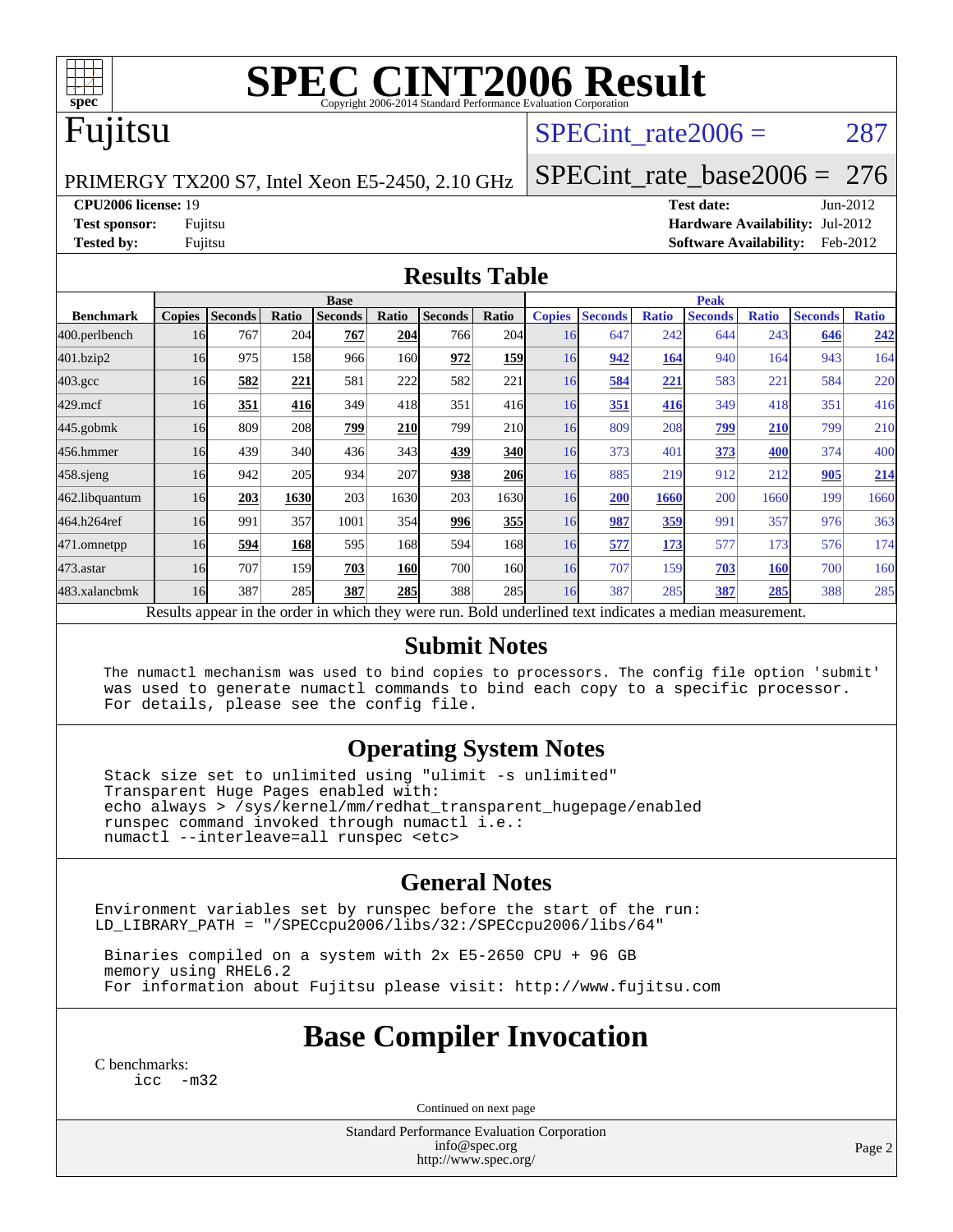| <b>SPEC CINT2006 Result</b><br>$\mathbf{Spec}^*$<br>Copyright 2006-2014 Standard Performance Evaluation Co                                       |                                                                                                                 |
|--------------------------------------------------------------------------------------------------------------------------------------------------|-----------------------------------------------------------------------------------------------------------------|
| Fujitsu                                                                                                                                          | $SPECint_rate2006 =$<br>287                                                                                     |
| PRIMERGY TX200 S7, Intel Xeon E5-2450, 2.10 GHz                                                                                                  | $SPECint_rate_base2006 = 276$                                                                                   |
| CPU2006 license: 19<br><b>Test sponsor:</b><br>Fujitsu<br><b>Tested by:</b><br>Fujitsu                                                           | <b>Test date:</b><br>$Jun-2012$<br>Hardware Availability: Jul-2012<br><b>Software Availability:</b><br>Feb-2012 |
| <b>Base Compiler Invocation (Continued)</b>                                                                                                      |                                                                                                                 |
| $C_{++}$ benchmarks:<br>icpc -m32                                                                                                                |                                                                                                                 |
| <b>Base Portability Flags</b>                                                                                                                    |                                                                                                                 |
| 400.perlbench: - DSPEC CPU LINUX IA32<br>462.libquantum: -DSPEC_CPU_LINUX<br>483.xalancbmk: - DSPEC CPU LINUX                                    |                                                                                                                 |
| <b>Base Optimization Flags</b>                                                                                                                   |                                                                                                                 |
| C benchmarks:<br>-xSSE4.2 -ipo -03 -no-prec-div -opt-prefetch -opt-mem-layout-trans=3                                                            |                                                                                                                 |
| $C_{++}$ benchmarks:<br>-xSSE4.2 -ipo -03 -no-prec-div -opt-prefetch -opt-mem-layout-trans=3<br>-Wl,-z, muldefs -L/opt/SmartHeap/lib -lsmartheap |                                                                                                                 |
| <b>Base Other Flags</b><br>C benchmarks:                                                                                                         |                                                                                                                 |
| 403.gcc: -Dalloca=_alloca                                                                                                                        |                                                                                                                 |
| <b>Peak Compiler Invocation</b><br>C benchmarks (except as noted below):<br>icc<br>$-m32$                                                        |                                                                                                                 |
| 400.perlbench: icc -m64                                                                                                                          |                                                                                                                 |
| 401.bzip2: icc -m64                                                                                                                              |                                                                                                                 |
| 456.hmmer: $\text{icc}$ -m64                                                                                                                     |                                                                                                                 |
| 458.sjeng: icc -m64                                                                                                                              |                                                                                                                 |
| $C_{++}$ benchmarks:<br>icpc -m32                                                                                                                |                                                                                                                 |
| <b>Standard Performance Evaluation Corporation</b><br>info@spec.org<br>http://www.spec.org/                                                      | Page 3                                                                                                          |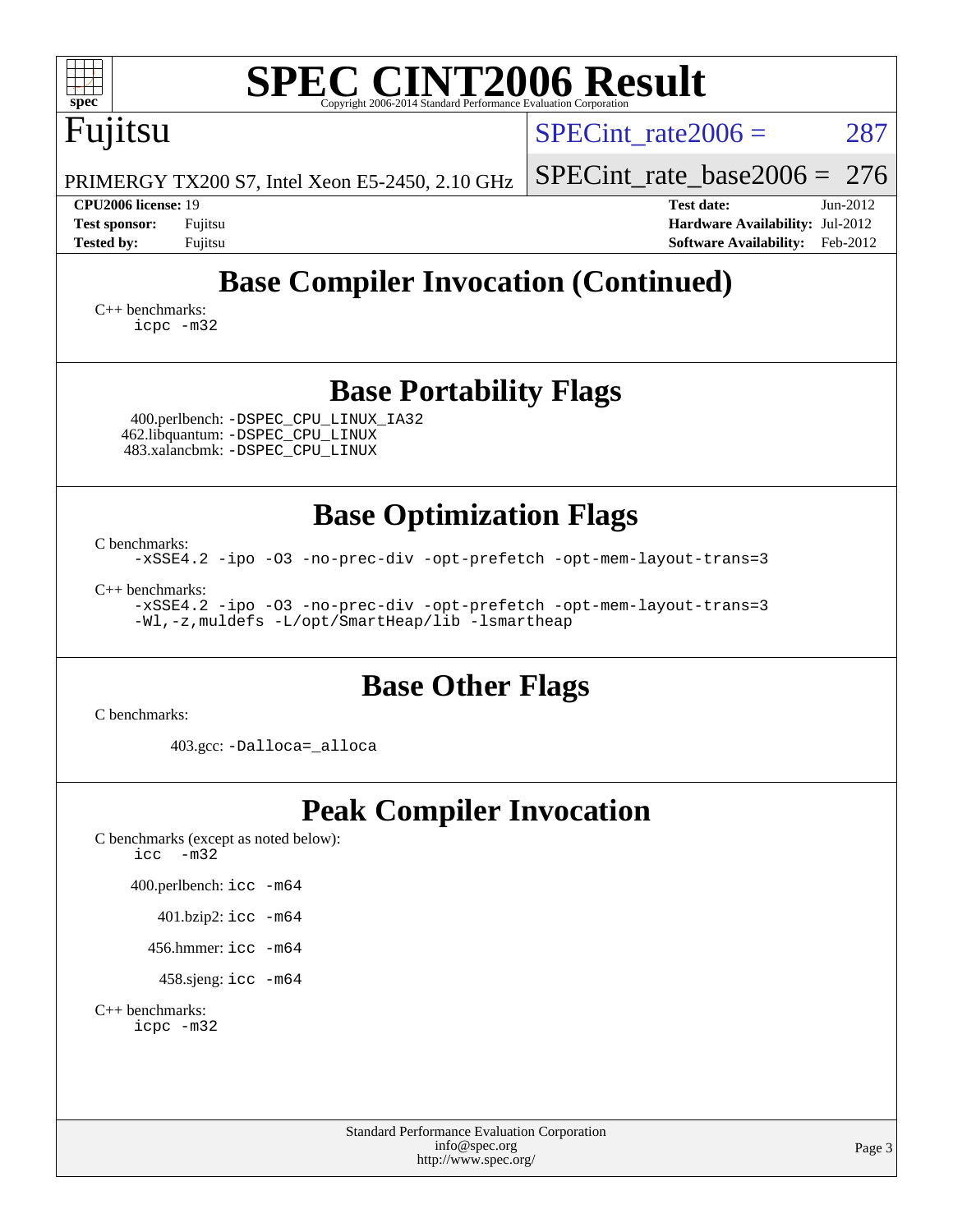

#### **[SPEC CINT2006 Result](http://www.spec.org/auto/cpu2006/Docs/result-fields.html#SPECCINT2006Result)** Copyright 2006-2014 Standard Performance Evaluation C

## Fujitsu

SPECint rate $2006 = 287$ 

PRIMERGY TX200 S7, Intel Xeon E5-2450, 2.10 GHz

**[CPU2006 license:](http://www.spec.org/auto/cpu2006/Docs/result-fields.html#CPU2006license)** 19 **[Test date:](http://www.spec.org/auto/cpu2006/Docs/result-fields.html#Testdate)** Jun-2012

[SPECint\\_rate\\_base2006 =](http://www.spec.org/auto/cpu2006/Docs/result-fields.html#SPECintratebase2006) 276

**[Test sponsor:](http://www.spec.org/auto/cpu2006/Docs/result-fields.html#Testsponsor)** Fujitsu **[Hardware Availability:](http://www.spec.org/auto/cpu2006/Docs/result-fields.html#HardwareAvailability)** Jul-2012 **[Tested by:](http://www.spec.org/auto/cpu2006/Docs/result-fields.html#Testedby)** Fujitsu **Fugital Example 2012 [Software Availability:](http://www.spec.org/auto/cpu2006/Docs/result-fields.html#SoftwareAvailability)** Feb-2012

## **[Peak Portability Flags](http://www.spec.org/auto/cpu2006/Docs/result-fields.html#PeakPortabilityFlags)**

 400.perlbench: [-DSPEC\\_CPU\\_LP64](http://www.spec.org/cpu2006/results/res2012q3/cpu2006-20120810-24151.flags.html#b400.perlbench_peakCPORTABILITY_DSPEC_CPU_LP64) [-DSPEC\\_CPU\\_LINUX\\_X64](http://www.spec.org/cpu2006/results/res2012q3/cpu2006-20120810-24151.flags.html#b400.perlbench_peakCPORTABILITY_DSPEC_CPU_LINUX_X64) 401.bzip2: [-DSPEC\\_CPU\\_LP64](http://www.spec.org/cpu2006/results/res2012q3/cpu2006-20120810-24151.flags.html#suite_peakCPORTABILITY401_bzip2_DSPEC_CPU_LP64) 456.hmmer: [-DSPEC\\_CPU\\_LP64](http://www.spec.org/cpu2006/results/res2012q3/cpu2006-20120810-24151.flags.html#suite_peakCPORTABILITY456_hmmer_DSPEC_CPU_LP64) 458.sjeng: [-DSPEC\\_CPU\\_LP64](http://www.spec.org/cpu2006/results/res2012q3/cpu2006-20120810-24151.flags.html#suite_peakCPORTABILITY458_sjeng_DSPEC_CPU_LP64) 462.libquantum: [-DSPEC\\_CPU\\_LINUX](http://www.spec.org/cpu2006/results/res2012q3/cpu2006-20120810-24151.flags.html#b462.libquantum_peakCPORTABILITY_DSPEC_CPU_LINUX) 483.xalancbmk: [-DSPEC\\_CPU\\_LINUX](http://www.spec.org/cpu2006/results/res2012q3/cpu2006-20120810-24151.flags.html#b483.xalancbmk_peakCXXPORTABILITY_DSPEC_CPU_LINUX)

## **[Peak Optimization Flags](http://www.spec.org/auto/cpu2006/Docs/result-fields.html#PeakOptimizationFlags)**

[C benchmarks](http://www.spec.org/auto/cpu2006/Docs/result-fields.html#Cbenchmarks):

 400.perlbench: [-xSSE4.2](http://www.spec.org/cpu2006/results/res2012q3/cpu2006-20120810-24151.flags.html#user_peakPASS2_CFLAGSPASS2_LDCFLAGS400_perlbench_f-xSSE42_f91528193cf0b216347adb8b939d4107)(pass 2) [-prof-gen](http://www.spec.org/cpu2006/results/res2012q3/cpu2006-20120810-24151.flags.html#user_peakPASS1_CFLAGSPASS1_LDCFLAGS400_perlbench_prof_gen_e43856698f6ca7b7e442dfd80e94a8fc)(pass 1) [-ipo](http://www.spec.org/cpu2006/results/res2012q3/cpu2006-20120810-24151.flags.html#user_peakPASS2_CFLAGSPASS2_LDCFLAGS400_perlbench_f-ipo)(pass 2) [-O3](http://www.spec.org/cpu2006/results/res2012q3/cpu2006-20120810-24151.flags.html#user_peakPASS2_CFLAGSPASS2_LDCFLAGS400_perlbench_f-O3)(pass 2) [-no-prec-div](http://www.spec.org/cpu2006/results/res2012q3/cpu2006-20120810-24151.flags.html#user_peakPASS2_CFLAGSPASS2_LDCFLAGS400_perlbench_f-no-prec-div)(pass 2) [-prof-use](http://www.spec.org/cpu2006/results/res2012q3/cpu2006-20120810-24151.flags.html#user_peakPASS2_CFLAGSPASS2_LDCFLAGS400_perlbench_prof_use_bccf7792157ff70d64e32fe3e1250b55)(pass 2) [-auto-ilp32](http://www.spec.org/cpu2006/results/res2012q3/cpu2006-20120810-24151.flags.html#user_peakCOPTIMIZE400_perlbench_f-auto-ilp32)  $401.bzip2: -xSSE4.2(pass 2) -prof-qen(pass 1) -ipo(pass 2)$  $401.bzip2: -xSSE4.2(pass 2) -prof-qen(pass 1) -ipo(pass 2)$  $401.bzip2: -xSSE4.2(pass 2) -prof-qen(pass 1) -ipo(pass 2)$  $401.bzip2: -xSSE4.2(pass 2) -prof-qen(pass 1) -ipo(pass 2)$  $401.bzip2: -xSSE4.2(pass 2) -prof-qen(pass 1) -ipo(pass 2)$ [-O3](http://www.spec.org/cpu2006/results/res2012q3/cpu2006-20120810-24151.flags.html#user_peakPASS2_CFLAGSPASS2_LDCFLAGS401_bzip2_f-O3)(pass 2) [-no-prec-div](http://www.spec.org/cpu2006/results/res2012q3/cpu2006-20120810-24151.flags.html#user_peakPASS2_CFLAGSPASS2_LDCFLAGS401_bzip2_f-no-prec-div)(pass 2) [-prof-use](http://www.spec.org/cpu2006/results/res2012q3/cpu2006-20120810-24151.flags.html#user_peakPASS2_CFLAGSPASS2_LDCFLAGS401_bzip2_prof_use_bccf7792157ff70d64e32fe3e1250b55)(pass 2) [-opt-prefetch](http://www.spec.org/cpu2006/results/res2012q3/cpu2006-20120810-24151.flags.html#user_peakCOPTIMIZE401_bzip2_f-opt-prefetch) [-auto-ilp32](http://www.spec.org/cpu2006/results/res2012q3/cpu2006-20120810-24151.flags.html#user_peakCOPTIMIZE401_bzip2_f-auto-ilp32) [-ansi-alias](http://www.spec.org/cpu2006/results/res2012q3/cpu2006-20120810-24151.flags.html#user_peakCOPTIMIZE401_bzip2_f-ansi-alias) 403.gcc: [-xSSE4.2](http://www.spec.org/cpu2006/results/res2012q3/cpu2006-20120810-24151.flags.html#user_peakCOPTIMIZE403_gcc_f-xSSE42_f91528193cf0b216347adb8b939d4107) [-ipo](http://www.spec.org/cpu2006/results/res2012q3/cpu2006-20120810-24151.flags.html#user_peakCOPTIMIZE403_gcc_f-ipo) [-O3](http://www.spec.org/cpu2006/results/res2012q3/cpu2006-20120810-24151.flags.html#user_peakCOPTIMIZE403_gcc_f-O3) [-no-prec-div](http://www.spec.org/cpu2006/results/res2012q3/cpu2006-20120810-24151.flags.html#user_peakCOPTIMIZE403_gcc_f-no-prec-div) 429.mcf: basepeak = yes 445.gobmk: basepeak = yes 456.hmmer: [-xSSE4.2](http://www.spec.org/cpu2006/results/res2012q3/cpu2006-20120810-24151.flags.html#user_peakCOPTIMIZE456_hmmer_f-xSSE42_f91528193cf0b216347adb8b939d4107) [-ipo](http://www.spec.org/cpu2006/results/res2012q3/cpu2006-20120810-24151.flags.html#user_peakCOPTIMIZE456_hmmer_f-ipo) [-O3](http://www.spec.org/cpu2006/results/res2012q3/cpu2006-20120810-24151.flags.html#user_peakCOPTIMIZE456_hmmer_f-O3) [-no-prec-div](http://www.spec.org/cpu2006/results/res2012q3/cpu2006-20120810-24151.flags.html#user_peakCOPTIMIZE456_hmmer_f-no-prec-div) [-unroll2](http://www.spec.org/cpu2006/results/res2012q3/cpu2006-20120810-24151.flags.html#user_peakCOPTIMIZE456_hmmer_f-unroll_784dae83bebfb236979b41d2422d7ec2) [-auto-ilp32](http://www.spec.org/cpu2006/results/res2012q3/cpu2006-20120810-24151.flags.html#user_peakCOPTIMIZE456_hmmer_f-auto-ilp32) 458.sjeng: [-xSSE4.2](http://www.spec.org/cpu2006/results/res2012q3/cpu2006-20120810-24151.flags.html#user_peakPASS2_CFLAGSPASS2_LDCFLAGS458_sjeng_f-xSSE42_f91528193cf0b216347adb8b939d4107)(pass 2) [-prof-gen](http://www.spec.org/cpu2006/results/res2012q3/cpu2006-20120810-24151.flags.html#user_peakPASS1_CFLAGSPASS1_LDCFLAGS458_sjeng_prof_gen_e43856698f6ca7b7e442dfd80e94a8fc)(pass 1) [-ipo](http://www.spec.org/cpu2006/results/res2012q3/cpu2006-20120810-24151.flags.html#user_peakPASS2_CFLAGSPASS2_LDCFLAGS458_sjeng_f-ipo)(pass 2) [-O3](http://www.spec.org/cpu2006/results/res2012q3/cpu2006-20120810-24151.flags.html#user_peakPASS2_CFLAGSPASS2_LDCFLAGS458_sjeng_f-O3)(pass 2) [-no-prec-div](http://www.spec.org/cpu2006/results/res2012q3/cpu2006-20120810-24151.flags.html#user_peakPASS2_CFLAGSPASS2_LDCFLAGS458_sjeng_f-no-prec-div)(pass 2) [-prof-use](http://www.spec.org/cpu2006/results/res2012q3/cpu2006-20120810-24151.flags.html#user_peakPASS2_CFLAGSPASS2_LDCFLAGS458_sjeng_prof_use_bccf7792157ff70d64e32fe3e1250b55)(pass 2) [-unroll4](http://www.spec.org/cpu2006/results/res2012q3/cpu2006-20120810-24151.flags.html#user_peakCOPTIMIZE458_sjeng_f-unroll_4e5e4ed65b7fd20bdcd365bec371b81f) [-auto-ilp32](http://www.spec.org/cpu2006/results/res2012q3/cpu2006-20120810-24151.flags.html#user_peakCOPTIMIZE458_sjeng_f-auto-ilp32) 462.libquantum: [-xAVX](http://www.spec.org/cpu2006/results/res2012q3/cpu2006-20120810-24151.flags.html#user_peakCOPTIMIZE462_libquantum_f-xAVX) [-ipo](http://www.spec.org/cpu2006/results/res2012q3/cpu2006-20120810-24151.flags.html#user_peakCOPTIMIZE462_libquantum_f-ipo) [-O3](http://www.spec.org/cpu2006/results/res2012q3/cpu2006-20120810-24151.flags.html#user_peakCOPTIMIZE462_libquantum_f-O3) [-no-prec-div](http://www.spec.org/cpu2006/results/res2012q3/cpu2006-20120810-24151.flags.html#user_peakCOPTIMIZE462_libquantum_f-no-prec-div) [-opt-prefetch](http://www.spec.org/cpu2006/results/res2012q3/cpu2006-20120810-24151.flags.html#user_peakCOPTIMIZE462_libquantum_f-opt-prefetch) [-opt-mem-layout-trans=3](http://www.spec.org/cpu2006/results/res2012q3/cpu2006-20120810-24151.flags.html#user_peakCOPTIMIZE462_libquantum_f-opt-mem-layout-trans_a7b82ad4bd7abf52556d4961a2ae94d5) 464.h264ref: [-xSSE4.2](http://www.spec.org/cpu2006/results/res2012q3/cpu2006-20120810-24151.flags.html#user_peakPASS2_CFLAGSPASS2_LDCFLAGS464_h264ref_f-xSSE42_f91528193cf0b216347adb8b939d4107)(pass 2) [-prof-gen](http://www.spec.org/cpu2006/results/res2012q3/cpu2006-20120810-24151.flags.html#user_peakPASS1_CFLAGSPASS1_LDCFLAGS464_h264ref_prof_gen_e43856698f6ca7b7e442dfd80e94a8fc)(pass 1) [-ipo](http://www.spec.org/cpu2006/results/res2012q3/cpu2006-20120810-24151.flags.html#user_peakPASS2_CFLAGSPASS2_LDCFLAGS464_h264ref_f-ipo)(pass 2) [-O3](http://www.spec.org/cpu2006/results/res2012q3/cpu2006-20120810-24151.flags.html#user_peakPASS2_CFLAGSPASS2_LDCFLAGS464_h264ref_f-O3)(pass 2) [-no-prec-div](http://www.spec.org/cpu2006/results/res2012q3/cpu2006-20120810-24151.flags.html#user_peakPASS2_CFLAGSPASS2_LDCFLAGS464_h264ref_f-no-prec-div)(pass 2) [-prof-use](http://www.spec.org/cpu2006/results/res2012q3/cpu2006-20120810-24151.flags.html#user_peakPASS2_CFLAGSPASS2_LDCFLAGS464_h264ref_prof_use_bccf7792157ff70d64e32fe3e1250b55)(pass 2) [-unroll2](http://www.spec.org/cpu2006/results/res2012q3/cpu2006-20120810-24151.flags.html#user_peakCOPTIMIZE464_h264ref_f-unroll_784dae83bebfb236979b41d2422d7ec2) [-ansi-alias](http://www.spec.org/cpu2006/results/res2012q3/cpu2006-20120810-24151.flags.html#user_peakCOPTIMIZE464_h264ref_f-ansi-alias) [C++ benchmarks:](http://www.spec.org/auto/cpu2006/Docs/result-fields.html#CXXbenchmarks) 471.omnetpp: [-xSSE4.2](http://www.spec.org/cpu2006/results/res2012q3/cpu2006-20120810-24151.flags.html#user_peakPASS2_CXXFLAGSPASS2_LDCXXFLAGS471_omnetpp_f-xSSE42_f91528193cf0b216347adb8b939d4107)(pass 2) [-prof-gen](http://www.spec.org/cpu2006/results/res2012q3/cpu2006-20120810-24151.flags.html#user_peakPASS1_CXXFLAGSPASS1_LDCXXFLAGS471_omnetpp_prof_gen_e43856698f6ca7b7e442dfd80e94a8fc)(pass 1) [-ipo](http://www.spec.org/cpu2006/results/res2012q3/cpu2006-20120810-24151.flags.html#user_peakPASS2_CXXFLAGSPASS2_LDCXXFLAGS471_omnetpp_f-ipo)(pass 2) [-O3](http://www.spec.org/cpu2006/results/res2012q3/cpu2006-20120810-24151.flags.html#user_peakPASS2_CXXFLAGSPASS2_LDCXXFLAGS471_omnetpp_f-O3)(pass 2) [-no-prec-div](http://www.spec.org/cpu2006/results/res2012q3/cpu2006-20120810-24151.flags.html#user_peakPASS2_CXXFLAGSPASS2_LDCXXFLAGS471_omnetpp_f-no-prec-div)(pass 2) [-prof-use](http://www.spec.org/cpu2006/results/res2012q3/cpu2006-20120810-24151.flags.html#user_peakPASS2_CXXFLAGSPASS2_LDCXXFLAGS471_omnetpp_prof_use_bccf7792157ff70d64e32fe3e1250b55)(pass 2) [-ansi-alias](http://www.spec.org/cpu2006/results/res2012q3/cpu2006-20120810-24151.flags.html#user_peakCXXOPTIMIZE471_omnetpp_f-ansi-alias) [-opt-ra-region-strategy=block](http://www.spec.org/cpu2006/results/res2012q3/cpu2006-20120810-24151.flags.html#user_peakCXXOPTIMIZE471_omnetpp_f-opt-ra-region-strategy_a0a37c372d03933b2a18d4af463c1f69) [-Wl,-z,muldefs](http://www.spec.org/cpu2006/results/res2012q3/cpu2006-20120810-24151.flags.html#user_peakEXTRA_LDFLAGS471_omnetpp_link_force_multiple1_74079c344b956b9658436fd1b6dd3a8a) [-L/opt/SmartHeap/lib -lsmartheap](http://www.spec.org/cpu2006/results/res2012q3/cpu2006-20120810-24151.flags.html#user_peakEXTRA_LIBS471_omnetpp_SmartHeap_1046f488ce4b4d9d2689b01742ccb999) 473.astar: basepeak = yes

Continued on next page

Standard Performance Evaluation Corporation [info@spec.org](mailto:info@spec.org) <http://www.spec.org/>